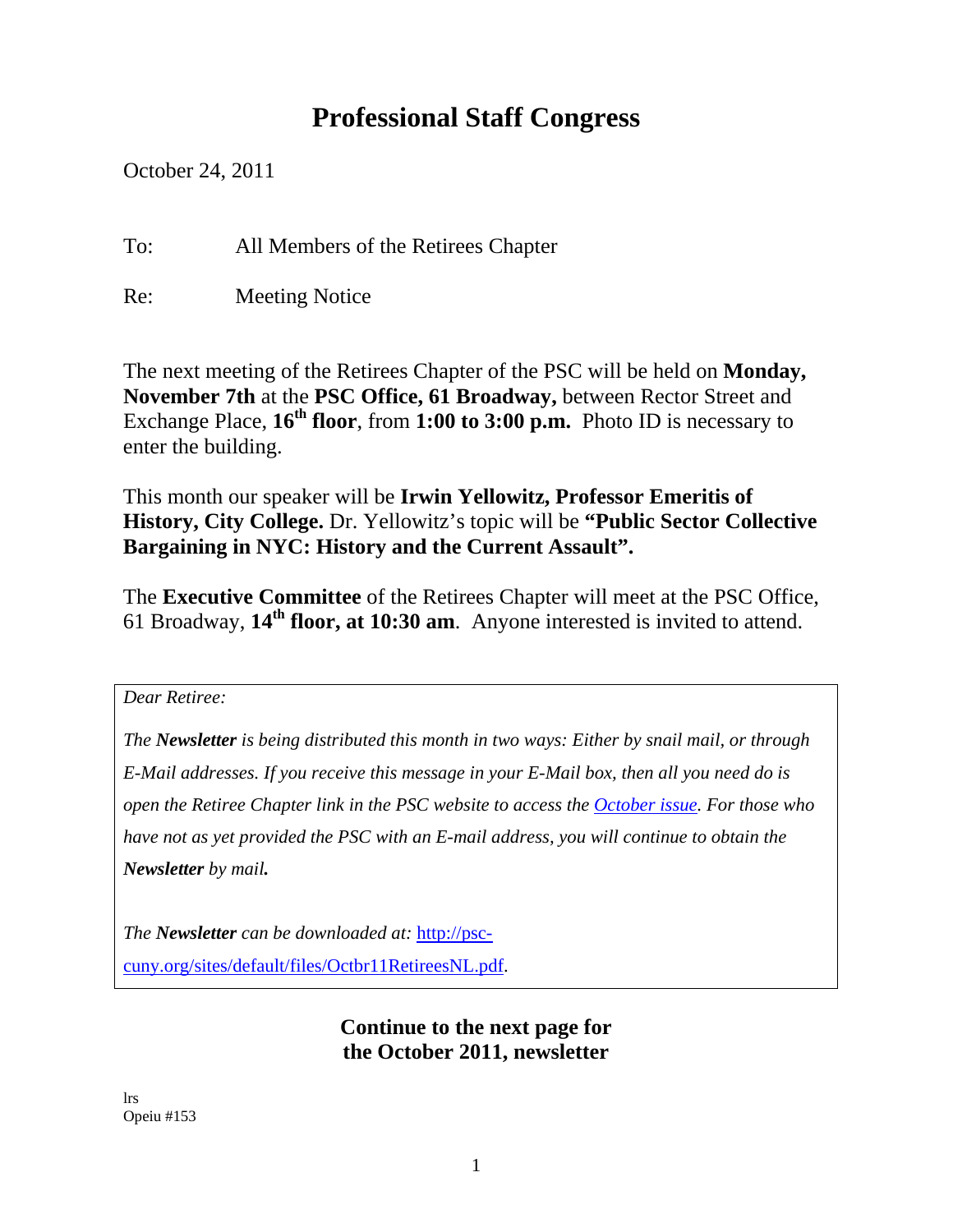

**I. ANNUAL DUES.** Have you sent a check for your 2011-12 annual dues of \$71 to the Professional Staff Congress, 61 Broadway, NY 10006? **IF NOT, DO SO NOW!**

## **CHAIRMAN'S REPORT: JIM PERLSTEIN**

## **II. CHAIRS REPORT**

**Who Would Have Thought?** I was born in 1935, on the very day that the Supreme Court struck down the National Industrial Recovery Act and thus brought an end to the "First New Deal," the effort, essentially, to pull us out of the Depression through a host of business-government collaborations incorporating minimal, usually paternal, and often token, protections for the working class.

My generation grew up under the aegis of the "Second New Deal" and its premise that recovery and prosperity depended upon the ability of ordinary people to contest for the fruits of capitalism on a more equal footing with the captains of industry and finance. A key part of that premise was that we had to have a social safety net—unemployment insurance, aid to dependent children, oldage pensions, and so on—if we were to sustain ourselves as a countervailing force to capital.

That social safety net, enriched and expanded over the years, became our



*The Social Safety Net Working Group has produced a booklet available in print and on the web at psccuny.org/safetynetbooklet.*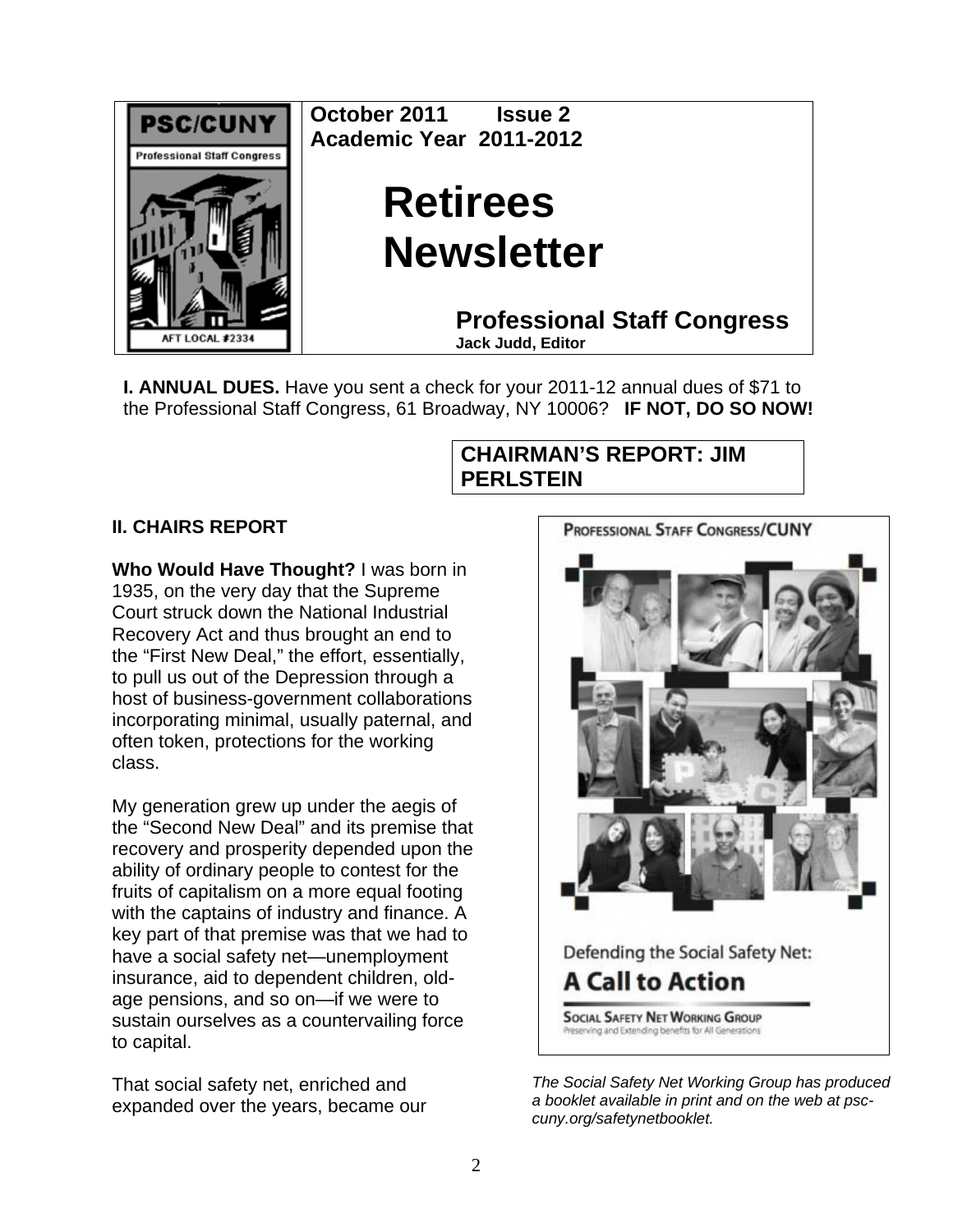endowment and the one thing that I, at least, was certain would pass on through generations to come. That I could wake up one morning to find the safety net under attack, unraveling, and its political assumptions no longer a matter of consensus was, to me, inconceivable. But here we are. The Right has seized upon the current economic crisis to deny, so far successfully, the justice of the undeniably just.

**Defending the Safety Net.** What are we to do? First, I think we have to inform ourselves about what the safety net is, whom it protects, where it comes from, why and how and for how long it's been under attack, and who is mounting that attack. And then we need to share ideas about how to fight back. Your chapter began this process by forming the Social Safety Net Working Group, which has produced a booklet on the safety net crisis, has been making educational visits to campus chapters, and organized the recent forum, "Call to Action: Defending the Social Safety Net" at SEIU 1199. This last was an effort to reach beyond our own union, seeking allies among other labor and community organizations.

Next, we need to reach across generations. Students on the campuses, of course, are the most accessible. But we've got to cast a wider net. Let's keep our eyes on this extraordinary phenomenon, Occupy Wall Street. Their repeated cry, "We are the 99%!." is the kind of unifying slogan that helps transcend the parochial, selfabsorbed efforts that have held us back. And they fix on the right target: Wall Street, the people Teddy Roosevelt called the "malefactors of great wealth.".

No, Occupy Wall Street doesn't have a single media-friendly demand. But that may be a source of strength, not weakness. It suggests a withdrawal of consent, a refusal to collaborate, and an implicit

statement that the system is rigged; that the notion of "shared sacrifice" is a mug's game that only victimizes the most vulnerable. Its very generality and disruptiveness compels the establishment to come up with concrete, meaningful proposals. Its momentum is, at least for now, awesome, and its inclusiveness, seductive.



Yes, as retirees we have particular concerns. Indeed, precisely because we have such concerns we need to build the cross-sectoral, cross-generational power that can achieve what we want. Let's stay open to the possibilities that Occupy Wall Street represents. What do you think?

Here are two websites that contain more information about issues confronting us today.

http://read.bi/why\_we\_are-mad (charts about income inequality)

http://occupywallst.org/ (Occupy Wall Street's website)

**III. STATE OF THE UNION.** In the absence of PSC President Barbara Bowen, Vice-President Steve London provided the traditional "State of the Union Address" to open our October meeting. The summary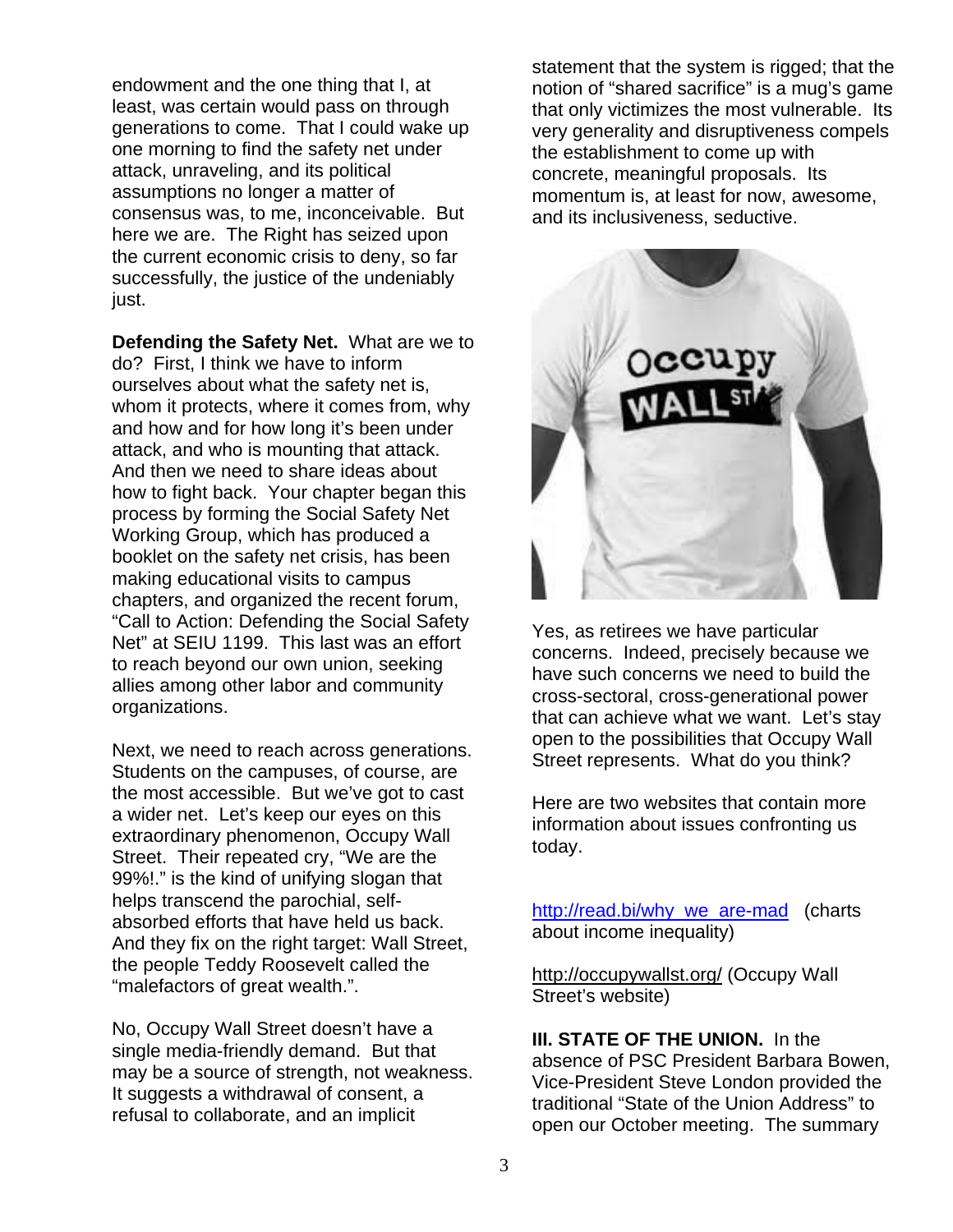below has been prepared by the Chapter's Vice-Chairman, Joel Berger.

Calling for active participation of the Retiree Chapter, Steve London, First Vice President of the PSC, outlined how retirees "can hook into the broad based agenda" of the union. The challenge is to build "an anti-corporate people's movement" and "to keep CUNY as a central focus, so that CUNY is promoted as an engine of equality."

#### **RENEW THE MILLIONAIRES TAX SURCHARGE!**



Governor Cuomo has vowed that the tax surcharge on NY's richest should sunset on December 31st -a move that will deprive the state of \$5 billion a year in revenue & result in more cutbacks.

The major economic crisis of today has caused a shift away from Keynesian economics toward austerity policies world wide with tremendous social upheaval as a result. "All of this is spurred on by the huge inequalities which exist within our society." The PSC must:

1. Protect the memberships' gains that we have won over the years, and to advance them, wherever possible.

2. Intervene and help build the "fightback" against austerity policies and corporate power.

3. Make CUNY an engine of equality.

In terms of the first goal, the PSC is confronting a "very difficult bargaining environment." At the State level, the CSEA has already accepted a contract with three years of no increases, mandatory furloughs, and increased worker contributions for health care. The leadership of PEF accepted a similar contract, but the membership rejected it. Governor Cuomo, in turn, is implementing layoffs for PEF members. "At the very same time, of

course, the Governor did not support the extension of the millionaires tax." That tax would raise an additional 5 billion dollars annually in the budget - far exceeding the amount saved by layoffs.

"The union's position is that we are in no hurry to go to the bargaining table "for immediately, concessions would be demanded. However, even though the contract has expired, the Triborough Amendment preserves continuity of salary step increments and maintains health insurance benefits. The PSC, along with other unions, protected the membership by defeating an attempt last year by Governor Cuomo to unilaterally impose furloughs.

A major problem confronting the PSC and CUNY is the issue of adjunct health care. Since 2003, CUNY's contribution to the PSC-CUNY Welfare Fund for adjunct health insurance has remained unchanged, regardless of the number of eligible adjuncts or the cost of the insurance per individual. Meanwhile, both the number of participating adjuncts and the amount charged by health insurance companies have skyrocketed, resulting in a total cost increase of 400%.



CUNY's chronic underfunding of the Welfare Fund has finally led to a crisis where in hundreds of CUNY's adjunct faculty stand to lose access to health insurance, if the university fails to act.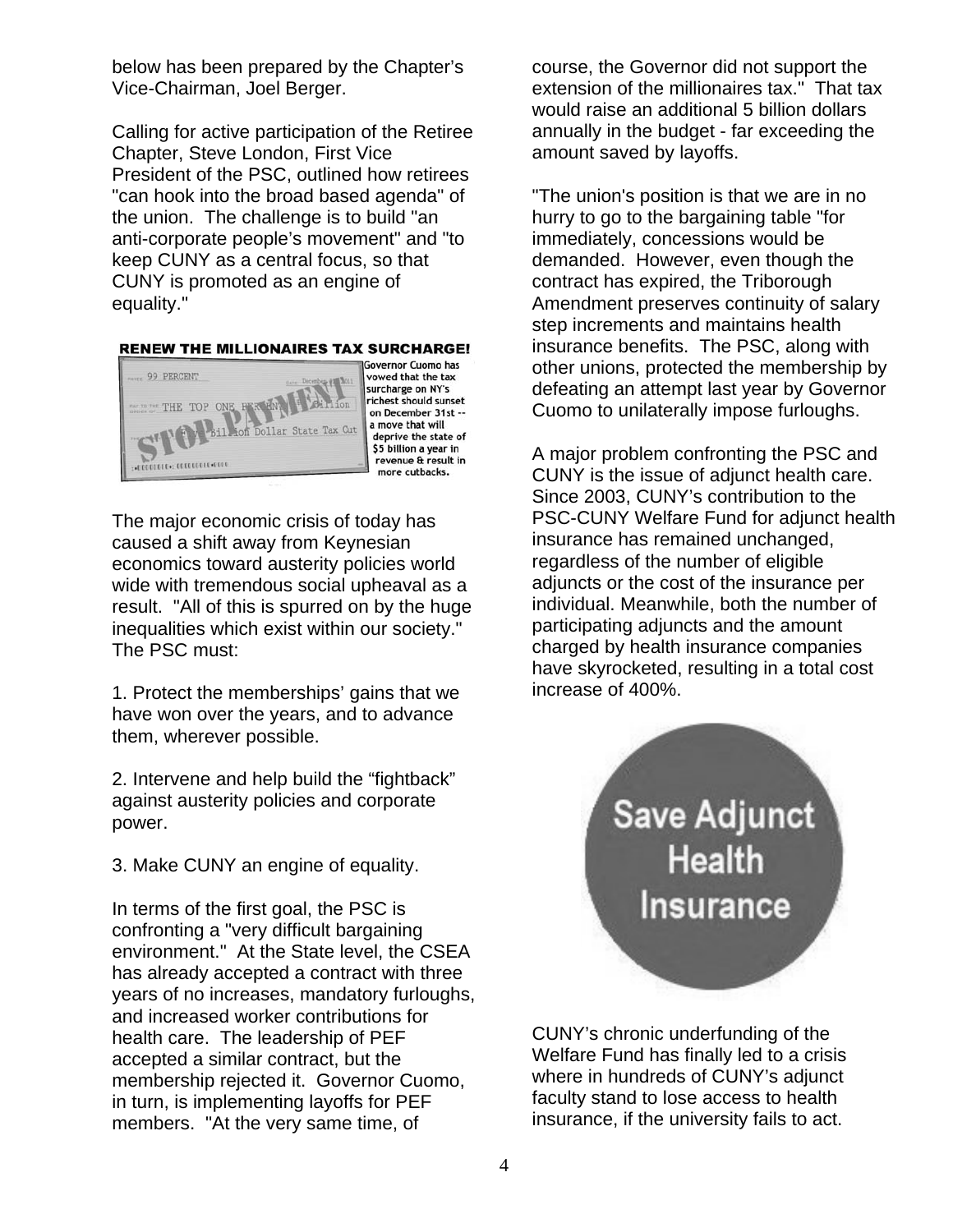The union's all-out campaign to demand funding for adjunct health insurance is working. At the recent CUNY Trustees meeting, with 500+ PSC demonstrators looking on, Chancellor Goldstein announced that money for adjunct health care will be included in next year's CUNY budget request. But there is much more to do to make that funding a reality.

"Another area where we are under attack is in governance." The unilateral top-down imposition of new general education requirements (dubbed "Pathways" by the administration) and the wholesale rewriting of the University Bylaws both encroach on the rights of faculty and professional staff. The Union has successfully pressed for a delay of the vote to enact the new Bylaws, and changes to address some of our concerns are being made. In terms of the general education requirement, the PSC will be filing a lawsuit arguing that the faculty has control over course content under the Bylaws.

Looking at the second goal, the union is intervening and helping to build the "fightback" against austerity policies. The first step is to organize and educate our own members, as the Retiree Chapter has done through its Social Safety Net Committee. A second area of activity is to build support within the labor movement for the extension of the state's so-called "millionaires tax." Building coalitions with other activist groups is a third way to promote the struggle against austerity policies. The Occupy Wall Street movement is highlighting income inequalities in the country, and helping to set a framework for continued activism. The PSC participated in the October 5<sup>th</sup> labor solidarity march in support of the movement. Finally, the PSC must keep CUNY as a central focus within all of these efforts. Retirees "have been a mainstay and backbone of our political action," and a "tremendous resource and reservoir of support" in all of PSC's activities. The

current situation calls for heightened energy and activism.

#### **IV. TIAA-CREF COMMITTEE MEETING .**

At the conclusion of the regular meeting, the Chapter's TIAA sub-committee held a separate session for TIAA members. The summary was prepared by Judith Bronfman, co-chair of the sub-committee.

Ray Schmierer, the director of TIAA-CREF's field consulting group, and Rich Filingeri, the managing consultant for institutional relationships, made a presentation to the committee based on questions that had been collected over the past year. Those questions principally involved taxes, minimum distribution options, and eligibility for NYC health benefits. Following the formal presentation, Ray and Rich answered questions from the group. The session was warmly received and greatly appreciated.

#### **V. MARY BRYCE JENNINGS**.



We regret to report the death of Mary Bryce Jennings, the Secretary of the Retiree Chapter.

*This notice was prepared by Executive Committee member, Peter Jonas, a longtime colleague of Mary Jennings*.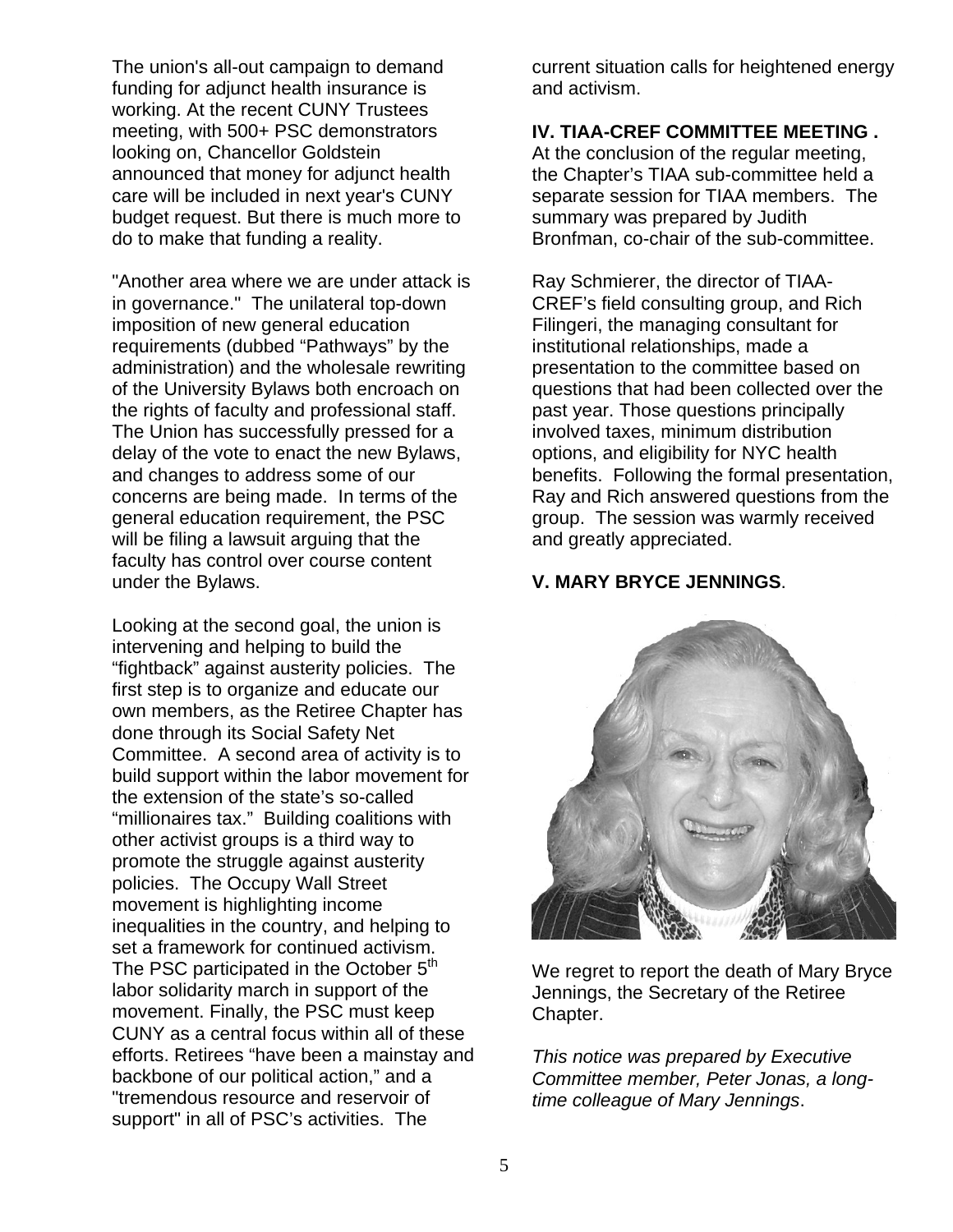Mary was a long time activist on behalf of our students, QCC, the University, and its staff. Early in her career, as an admission officer at Queensborough Community College, she worked with the University's Registrars and Admissions Officers to ease the paperwork burden of students and make working life more appropriate for CUNY professionals. When the PSC was created, she joined, seeing this as another path to improve lives and working conditions at CUNY. She was an early proponent of Registrars and Admissions Officers salary schedule parity with those of those of Professors and Higher Education Officers; a battle that the PSC won in 1979. Her efforts continued through the years. Need people to help lobby Albany politicians? Mary would be there. Need help calling members? Mary would be there.

Her contributions to the union continued after she retired in 1995. An active member of the Retirees Chapter, she was elected Secretary of the Chapter in 2001, and as a delegate to NYSUT representing Retiree Election Districts 37-38 in *2002*. She remained active in these roles, even after being diagnosed with cancer, more than fifteen years ago.



On left, a picture of Mary at CUNY central administration headquarters in January 2004 in a protest against contract violations at the NYC College of Technology. (from *Clarion* 3-04)

Mary was always there for the PSC; having elected positions was only a small part of her PSC role.

As PSC President Barbara Bowen said: "Mary is irreplaceable. Even as she became increasingly frail, she continued to show up at every union action - always full of interest in everyone else's life and needs, beautiful and fearless in a pillbox hat or leopard-print coat." (This Week in the PSC, 10/12/11).

Trained as a dancer in her youth, Mary maintained a lifelong interest in the performing arts. An avid operagoer, Mary attended many opening nights, loving the atmosphere and flowing champagne. She was unique.

**VI. JUNE LUNCHEON:** Luncheon Committee Co-chair Judith Bronfman has been informed that John Jay College is in the process of changing the catering service for its cafeteria and college events. The new firm takes over on November 1. It is at that time that the PSC will begin to make further arrangements for the Luncheon. Watch for further details.

**VII. FLORIDIANS TAKE NOTICE**: The Florida Breakfast Seminar will be held on February 6, 2012 at the Lakeside Terrace (part of the Hilton Hotel) off Glades Road in Boca Raton. This is the same venue as last year.

**VI. FLU SEASON.** Executive Committee Member Ezra Seltzer is always concerned about our safety and health. He, therefore, urges everyone to take a "flu" shot for the coming season.

#### **Actions for You to Take This Flu Season**

For older adults, the seasonal flu can be very serious, even deadly. Each year in the U.S., deaths from flu-related causes range from 3,300 to 48,600 (average of 23,600), and more than 200,000 are hospitalized from serious flu complications. **Ninety percent of flu-related deaths and more than half of flu-related hospitalizations occur in people age 65 and older.**